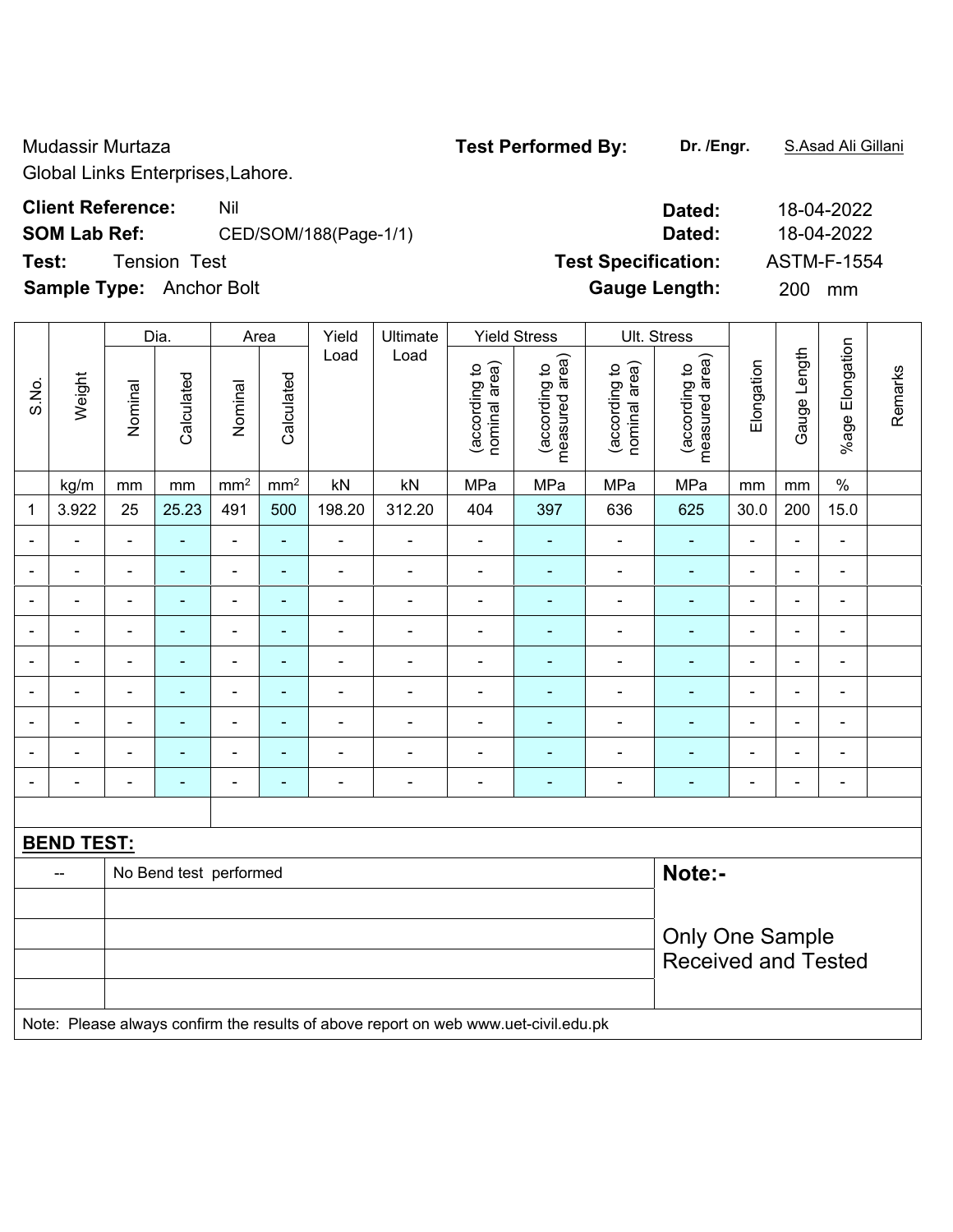Lucky Cement **Test Performed By:** Dr. /Engr. **Asad Ali Gillani** Cucky Cement Manager (Civil), PEZU.(800 TPD Line-2 At Lucky Cement Ltd,PEZU) **Client Reference:** LCL/Civil/Line-2/2022/04/516 **Dated:** 15-04-2022

**SOM Lab Ref:** CED/SOM/185(Page-1a/1) **Dated:** 18-04-2022

**Sample Type:** Deformed Bar (Naveena Steel) **Gauge Length:** 200 mm

|                |                   |                                                                  | Dia.           |                 | Area       | Yield          | <b>Ultimate</b>                                                                     |                                | <b>Yield Stress</b>             |                                | Ult. Stress                     |                |              |                      |             |
|----------------|-------------------|------------------------------------------------------------------|----------------|-----------------|------------|----------------|-------------------------------------------------------------------------------------|--------------------------------|---------------------------------|--------------------------------|---------------------------------|----------------|--------------|----------------------|-------------|
| S.No.          | Weight            | Nominal                                                          | Calculated     | Nominal         | Calculated | Load           | Load                                                                                | nominal area)<br>(according to | measured area)<br>(according to | nominal area)<br>(according to | measured area)<br>(according to | Elongation     | Gauge Length | Elongation<br>%age I | Remarks     |
|                | kg/m              | mm                                                               | mm             | mm <sup>2</sup> | $\rm mm^2$ | kN             | kN                                                                                  | MPa                            | MPa                             | MPa                            | MPa                             | mm             | mm           | $\%$                 |             |
| 1              | 3.811             | 25                                                               | 24.88          | 491             | 486        | 285.20         | 343.00                                                                              | 581                            | 587                             | 699                            | 706                             | 32.5           | 200          | 16.3                 | TML-<br>419 |
| $\overline{2}$ | 3.800             | 25                                                               | 24.83          | 491             | 484        | 281.70         | 338.00                                                                              | 574                            | 582                             | 689                            | 699                             | 32.5           | 200          | 16.3                 | TML-<br>419 |
| 3              | 3.840             | 25                                                               | 24.96          | 491             | 489        | 297.00         | 358.70                                                                              | 605                            | 608                             | 731                            | 734                             | 30.0           | 200          | 15.0                 | TML-<br>502 |
| 4              | 3.878             | 25                                                               | 25.08          | 491             | 494        | 290.20         | 355.50                                                                              | 591                            | 588                             | 724                            | 720                             | 30.0           | 200          | 15.0                 | TML-<br>502 |
| 5              | 2.454             | 20                                                               | 19.95          | 314             | 313        | 165.50         | 209.50                                                                              | 527                            | 530                             | 667                            | 671                             | 32.5           | 200          | 16.3                 | TML-<br>518 |
| 6              | 2.462             | 20                                                               | 19.98          | 314             | 314        | 166.70         | 210.50                                                                              | 531                            | 532                             | 670                            | 672                             | 32.5           | 200          | 16.3                 | TML-<br>518 |
| 7              | 2.437             | 20                                                               | 19.88          | 314             | 310        | 171.50         | 213.70                                                                              | 546                            | 553                             | 680                            | 689                             | 30.0           | 200          | 15.0                 | TMK-<br>689 |
| 8              | 2.441             | 20                                                               | 19.90          | 314             | 311        | 171.50         | 214.70                                                                              | 546                            | 552                             | 683                            | 691                             | 32.5           | 200          | 16.3                 | TMK-<br>689 |
|                |                   | $\blacksquare$                                                   |                | ÷,              | ÷,         |                |                                                                                     | $\blacksquare$                 | ٠                               | -                              | $\frac{1}{2}$                   | $\blacksquare$ |              | $\blacksquare$       |             |
| $\blacksquare$ | $\blacksquare$    | $\blacksquare$                                                   | $\blacksquare$ | $\blacksquare$  | ÷          | $\blacksquare$ | $\blacksquare$                                                                      | $\blacksquare$                 | $\blacksquare$                  | $\blacksquare$                 | $\blacksquare$                  | $\blacksquare$ | ä,           | $\blacksquare$       |             |
|                |                   |                                                                  |                |                 |            |                |                                                                                     |                                |                                 |                                |                                 |                |              |                      |             |
|                | <b>BEND TEST:</b> |                                                                  |                |                 |            |                |                                                                                     |                                |                                 |                                |                                 |                |              |                      |             |
|                | 25mm              |                                                                  |                |                 |            |                | Sample bend through 180 degrees Satisfactorily without any crack                    |                                |                                 |                                | Note:-                          |                |              |                      |             |
|                | 25mm              | Sample bend through 180 degrees Satisfactorily without any crack |                |                 |            |                |                                                                                     |                                |                                 |                                |                                 |                |              |                      |             |
|                | 20mm              |                                                                  |                |                 |            |                | Sample bend through 180 degrees Satisfactorily without any crack                    |                                |                                 |                                | <b>Only Twelve Samples</b>      |                |              |                      |             |
|                | 20mm              |                                                                  |                |                 |            |                | Sample bend through 180 degrees Satisfactorily without any crack                    |                                |                                 |                                | <b>Received and Tested</b>      |                |              |                      |             |
|                |                   |                                                                  |                |                 |            |                |                                                                                     |                                |                                 |                                |                                 |                |              |                      |             |
|                |                   |                                                                  |                |                 |            |                | Note: Please always confirm the results of above report on web www.uet-civil.edu.pk |                                |                                 |                                |                                 |                |              |                      |             |

**Test:** Tension Test & Bend Test **Test Specification:** ASTM-A 615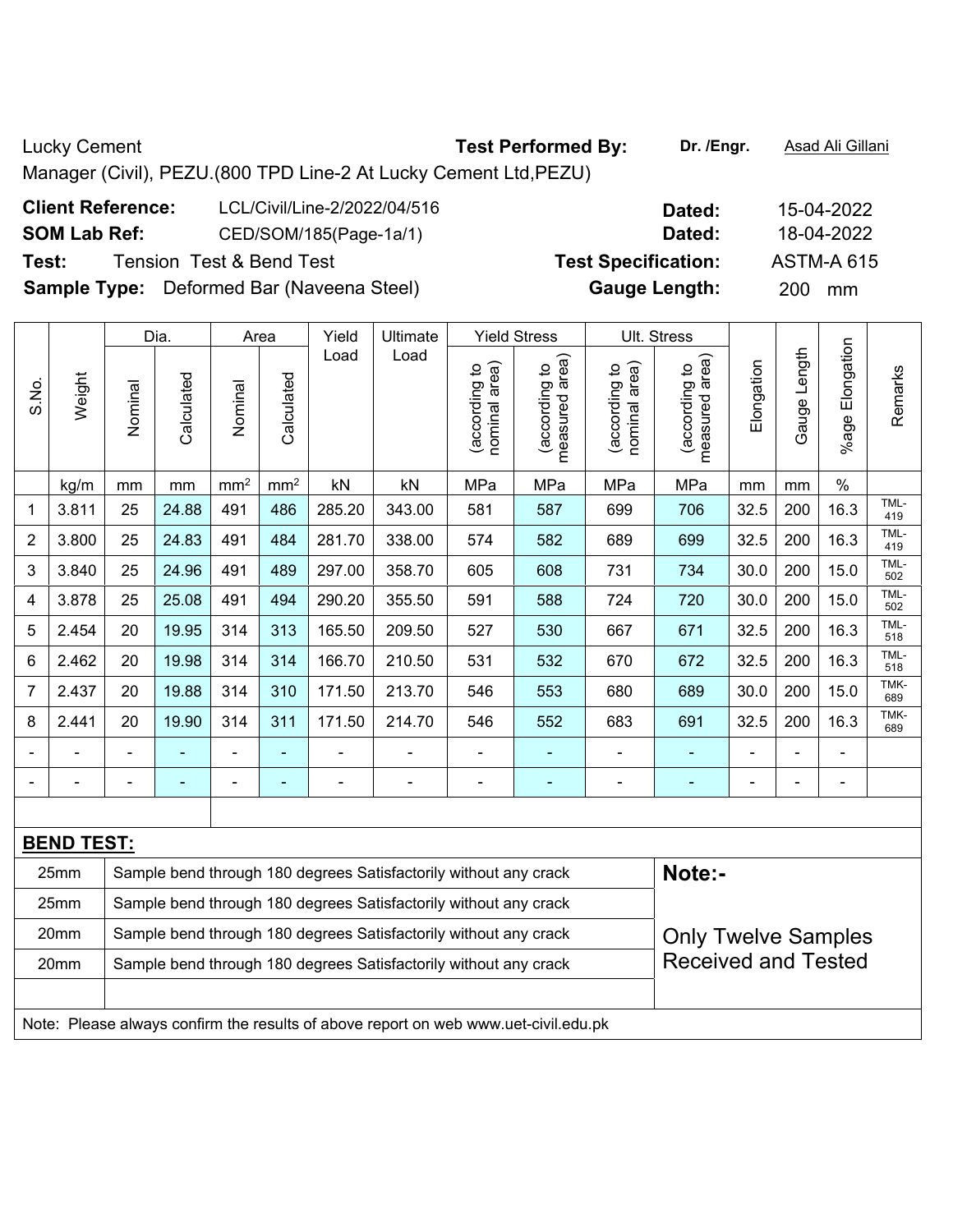Lucky Cement **Test Performed By:** Dr. /Engr. **Asad Ali Gillani** Cucky Cement Manager (Civil), PEZU.(800 TPD Line-2 At Lucky Cement Ltd,PEZU) **Client Reference:** LCL/Civil/Line-2/2022/04/516 **Dated:** 15-04-2022

**SOM Lab Ref:** CED/SOM/185(Page-1b/1) **Dated:** 18-04-2022

**Test:** Tension Test & Bend Test **Test Specification:** ASTM-A 615

**Sample Type:** Deformed Bar (Naveena Steel) **Gauge Length:** 200 mm

|                |                   |                                                                  | Dia.<br>Yield<br>Ultimate<br><b>Yield Stress</b><br>Ult. Stress<br>Area |                          |                |                          |                                                                                     |                                |                                 |                                |                                 |                |                |                          |             |
|----------------|-------------------|------------------------------------------------------------------|-------------------------------------------------------------------------|--------------------------|----------------|--------------------------|-------------------------------------------------------------------------------------|--------------------------------|---------------------------------|--------------------------------|---------------------------------|----------------|----------------|--------------------------|-------------|
| S.No.          | Weight            | Nominal                                                          | Calculated                                                              | Nominal                  | Calculated     | Load                     | Load                                                                                | nominal area)<br>(according to | measured area)<br>(according to | nominal area)<br>(according to | measured area)<br>(according to | Elongation     | Gauge Length   | %age Elongation          | Remarks     |
|                | kg/m              | mm                                                               | mm                                                                      | mm <sup>2</sup>          | $\text{mm}^2$  | kN                       | kN                                                                                  | MPa                            | MPa                             | MPa                            | MPa                             | mm             | mm             | $\%$                     |             |
| 1              | 1.607             | 16                                                               | 16.16                                                                   | 201                      | 205            | 111.20                   | 142.00                                                                              | 553                            | 543                             | 706                            | 693                             | 30.0           | 200            | 15.0                     | TMK-<br>688 |
| $\overline{2}$ | 1.599             | 16                                                               | 16.10                                                                   | 201                      | 204            | 110.50                   | 139.50                                                                              | 550                            | 543                             | 694                            | 685                             | 30.0           | 200            | 15.0                     | TMK-<br>688 |
| 3              | 1.608             | 16                                                               | 16.15                                                                   | 201                      | 205            | 103.50                   | 132.50                                                                              | 515                            | 506                             | 659                            | 647                             | 32.5           | 200            | 16.3                     | TMK-<br>529 |
| 4              | 1.612             | 16                                                               | 16.17                                                                   | 201                      | 205            | 103.70                   | 131.50                                                                              | 516                            | 506                             | 654                            | 641                             | 30.0           | 200            | 15.0                     | TMK-<br>529 |
|                |                   |                                                                  |                                                                         | ÷                        | L.             |                          |                                                                                     |                                |                                 |                                |                                 |                |                |                          |             |
|                |                   |                                                                  |                                                                         | ÷                        | $\blacksquare$ |                          |                                                                                     |                                | ۰                               | $\blacksquare$                 |                                 | -              |                |                          |             |
|                |                   | $\blacksquare$                                                   |                                                                         | $\overline{\phantom{a}}$ | $\blacksquare$ | $\blacksquare$           |                                                                                     |                                | ۰                               |                                |                                 | $\blacksquare$ |                | $\blacksquare$           |             |
|                |                   | $\blacksquare$                                                   | ÷                                                                       | $\overline{\phantom{a}}$ | $\blacksquare$ | $\blacksquare$           |                                                                                     | $\blacksquare$                 | ۰                               | $\blacksquare$                 | $\blacksquare$                  | $\blacksquare$ | $\blacksquare$ | ä,                       |             |
|                | $\blacksquare$    | $\blacksquare$                                                   | ÷                                                                       | $\overline{\phantom{a}}$ | ÷,             | ÷                        |                                                                                     | $\blacksquare$                 | ۰                               | $\overline{a}$                 | ä,                              | $\blacksquare$ | $\blacksquare$ | $\blacksquare$           |             |
|                | $\blacksquare$    | $\blacksquare$                                                   | ÷                                                                       | $\overline{\phantom{a}}$ | $\blacksquare$ | $\overline{\phantom{0}}$ | $\blacksquare$                                                                      | $\blacksquare$                 | ÷                               | $\overline{a}$                 | $\blacksquare$                  |                | $\blacksquare$ | $\overline{\phantom{a}}$ |             |
|                |                   |                                                                  |                                                                         |                          |                |                          |                                                                                     |                                |                                 |                                |                                 |                |                |                          |             |
|                | <b>BEND TEST:</b> |                                                                  |                                                                         |                          |                |                          |                                                                                     |                                |                                 |                                |                                 |                |                |                          |             |
|                | 16mm              |                                                                  |                                                                         |                          |                |                          | Sample bend through 180 degrees Satisfactorily without any crack                    |                                |                                 |                                | Note:-                          |                |                |                          |             |
|                | 16mm              | Sample bend through 180 degrees Satisfactorily without any crack |                                                                         |                          |                |                          |                                                                                     |                                |                                 |                                |                                 |                |                |                          |             |
|                |                   | <b>Only Six Samples</b>                                          |                                                                         |                          |                |                          |                                                                                     |                                |                                 |                                |                                 |                |                |                          |             |
|                |                   |                                                                  |                                                                         |                          |                |                          |                                                                                     |                                |                                 |                                | <b>Received and Tested</b>      |                |                |                          |             |
|                |                   |                                                                  |                                                                         |                          |                |                          |                                                                                     |                                |                                 |                                |                                 |                |                |                          |             |
|                |                   |                                                                  |                                                                         |                          |                |                          | Note: Please always confirm the results of above report on web www.uet-civil.edu.pk |                                |                                 |                                |                                 |                |                |                          |             |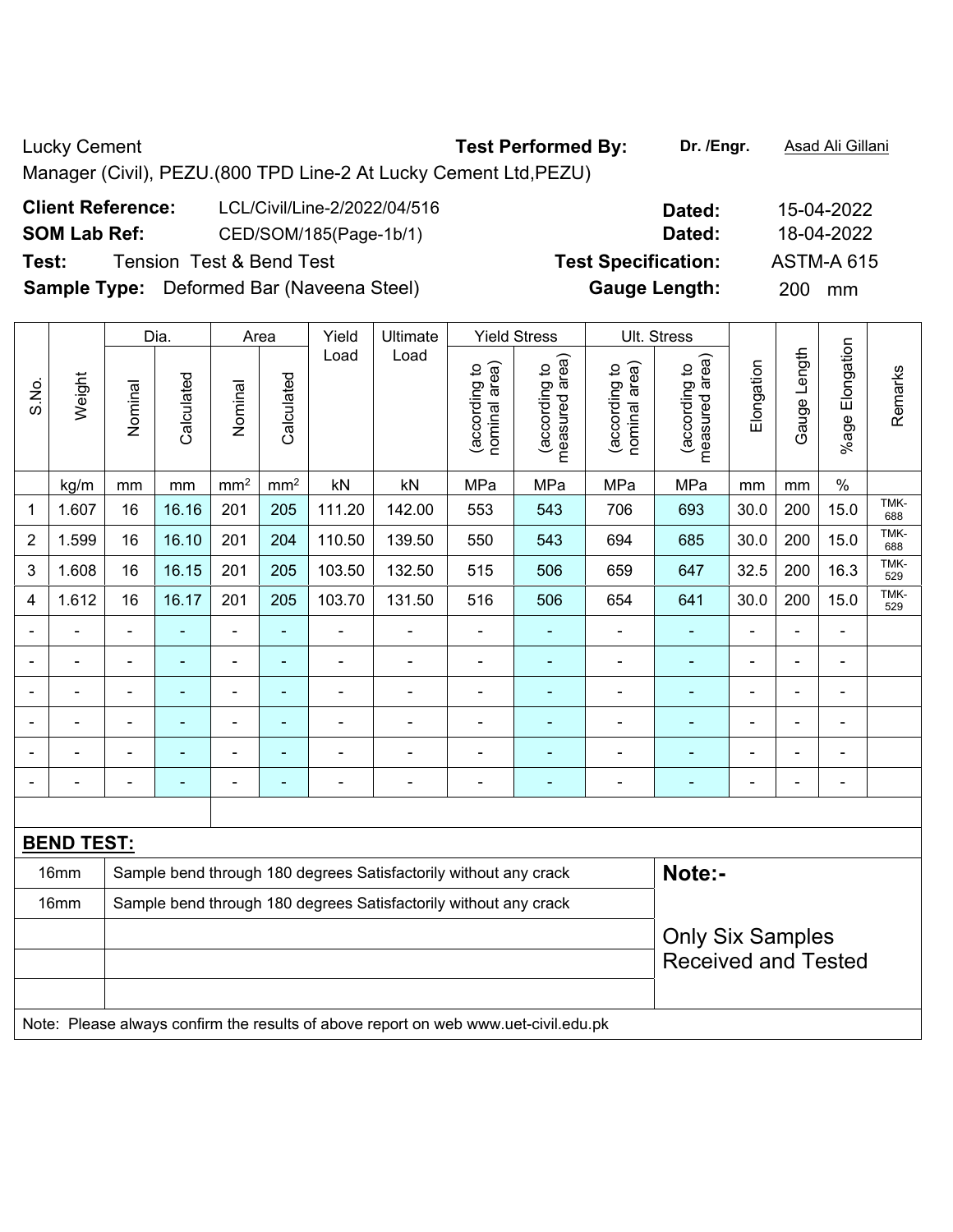Khalid Bashir **Test Performed By:** Dr. /Engr. **Infan Ul Hasan** 

Ittfaq Building Solution (Pvt.)Ltd.(Kohinoor Textile Mill Raiwind,LHR.(Weaving Unit Extension))

| <b>Client Reference:</b>         | <b>IBS/KTML/ST07</b>     | Dated:                     | 18-04-2022        |
|----------------------------------|--------------------------|----------------------------|-------------------|
| <b>SOM Lab Ref:</b>              | CED/SOM/193(Page-1/1)    | Dated:                     | 18-04-2022        |
| Test:                            | Tension Test & Bend Test | <b>Test Specification:</b> | <b>ASTM-A 615</b> |
| <b>Sample Type:</b> Deformed Bar |                          | <b>Gauge Length:</b>       | <b>200</b><br>mm  |

|                |                   |                                                                            | Dia.           |                 | Area            | Yield                    | Ultimate       |                                | <b>Yield Stress</b>             |                                | Ult. Stress                     |                |                |                 |         |  |
|----------------|-------------------|----------------------------------------------------------------------------|----------------|-----------------|-----------------|--------------------------|----------------|--------------------------------|---------------------------------|--------------------------------|---------------------------------|----------------|----------------|-----------------|---------|--|
| S.No.          | Weight            | Nominal                                                                    | Calculated     | Nominal         | Calculated      | Load                     | Load           | nominal area)<br>(according to | measured area)<br>(according to | nominal area)<br>(according to | measured area)<br>(according to | Elongation     | Gauge Length   | %age Elongation | Remarks |  |
|                | kg/m              | mm                                                                         | mm             | mm <sup>2</sup> | mm <sup>2</sup> | kN                       | kN             | MPa                            | MPa                             | MPa                            | MPa                             | mm             | mm             | $\%$            |         |  |
| 1              | 3.893             | 25                                                                         | 25.13          | 491             | 496             | 286.00                   | 393.00         | 583                            | 577                             | 801                            | 793                             | 35.0           | 200            | 17.5            |         |  |
| $\overline{2}$ | 3.862             | 25                                                                         | 25.03          | 491             | 492             | 237.20                   | 326.70         | 483                            | 483                             | 666                            | 665                             | 40.0           | 200            | 20.0            |         |  |
|                |                   |                                                                            |                | $\blacksquare$  | ä,              | $\blacksquare$           |                | $\blacksquare$                 | $\blacksquare$                  | $\overline{\phantom{a}}$       | $\blacksquare$                  | $\blacksquare$ |                | $\blacksquare$  |         |  |
| $\blacksquare$ | ÷                 | $\blacksquare$                                                             | $\blacksquare$ | $\blacksquare$  | $\blacksquare$  | $\overline{\phantom{a}}$ | $\blacksquare$ | $\blacksquare$                 | ۰                               | $\qquad \qquad \blacksquare$   | $\blacksquare$                  | $\blacksquare$ | $\blacksquare$ | $\blacksquare$  |         |  |
|                | $\overline{a}$    |                                                                            | $\blacksquare$ | $\blacksquare$  | $\blacksquare$  | $\blacksquare$           |                | $\blacksquare$                 | ۰                               | ۰                              | $\blacksquare$                  |                | $\blacksquare$ | $\blacksquare$  |         |  |
|                |                   |                                                                            |                | ÷               | ÷               |                          |                |                                | $\blacksquare$                  | $\blacksquare$                 | $\blacksquare$                  | $\blacksquare$ |                | $\blacksquare$  |         |  |
| $\blacksquare$ | $\blacksquare$    | $\blacksquare$                                                             | $\blacksquare$ | ÷               | $\blacksquare$  | $\overline{\phantom{0}}$ | $\blacksquare$ | $\blacksquare$                 | ۰                               | ۰                              | $\blacksquare$                  | $\blacksquare$ | $\blacksquare$ | $\blacksquare$  |         |  |
|                | L.                |                                                                            | $\blacksquare$ | $\blacksquare$  | ä,              | $\blacksquare$           |                |                                | ۰                               | $\blacksquare$                 | ÷                               |                |                | $\blacksquare$  |         |  |
|                |                   |                                                                            |                | ۰               | ÷               |                          |                |                                |                                 | $\blacksquare$                 | $\blacksquare$                  |                |                |                 |         |  |
| $\blacksquare$ | $\overline{a}$    |                                                                            | $\blacksquare$ | -               | $\blacksquare$  | $\blacksquare$           | $\blacksquare$ | $\blacksquare$                 | $\overline{\phantom{0}}$        | $\overline{\phantom{0}}$       | $\blacksquare$                  | $\blacksquare$ | $\blacksquare$ | $\blacksquare$  |         |  |
|                |                   |                                                                            |                |                 |                 |                          |                |                                |                                 |                                |                                 |                |                |                 |         |  |
|                | <b>BEND TEST:</b> |                                                                            |                |                 |                 |                          |                |                                |                                 |                                |                                 |                |                |                 |         |  |
|                | 25mm              | Note:-<br>Sample bend through 180 degrees Satisfactorily without any crack |                |                 |                 |                          |                |                                |                                 |                                |                                 |                |                |                 |         |  |
|                |                   |                                                                            |                |                 |                 |                          |                |                                |                                 |                                |                                 |                |                |                 |         |  |
|                |                   |                                                                            |                |                 |                 |                          |                |                                |                                 |                                | <b>Only Three Samples</b>       |                |                |                 |         |  |
|                |                   |                                                                            |                |                 |                 |                          |                |                                |                                 |                                | <b>Received and Tested</b>      |                |                |                 |         |  |
|                |                   |                                                                            |                |                 |                 |                          |                |                                |                                 |                                |                                 |                |                |                 |         |  |

Note: Please always confirm the results of above report on web www.uet-civil.edu.pk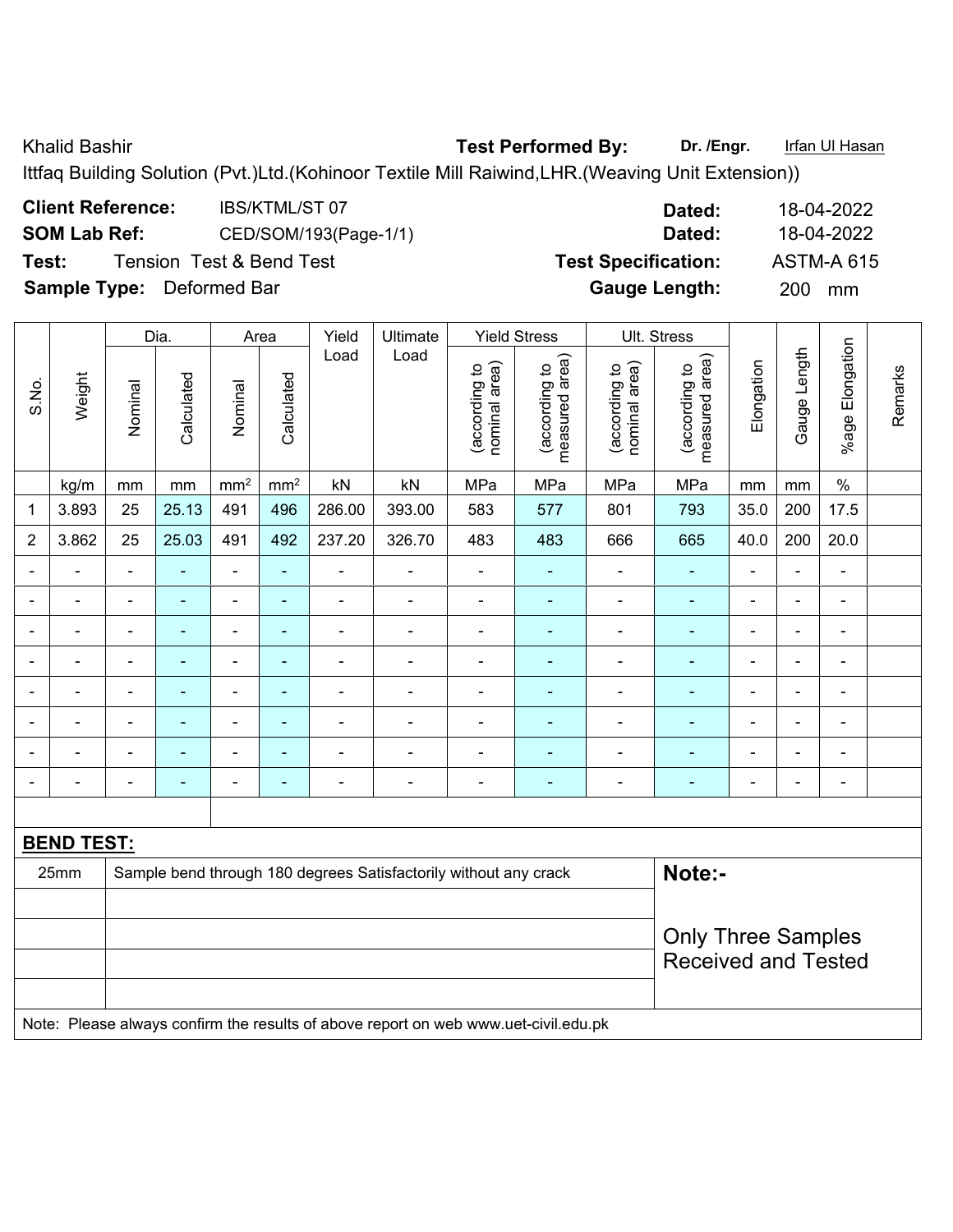Qaisar Abbas **Test Performed By:** Dr. /Engr. **Asad Ali Gillani** Caisar Abbas **Manufath Communist Communist Communist** 

Project Dir, IDAP.(Pilot Program For Hub And Spoke Model At Zahir Pir Rahim Yar Khan)

| <b>Client Reference:</b> | PD/ZP/IDAP/SO/2022/10 |
|--------------------------|-----------------------|
|                          |                       |

**Test:** Tension Test & Bend Test **Test Specification:** ASTM-A-615 **Gauge Length:** 8 inch **Sample Type:** Deformed Bar (Five Mega Star)

**SOM Lab** 

|                |                   |                | Dia.           |                          | Area                     | Yield          | Ultimate                                                                            |                                | <b>Yield Stress</b>             |                                | Ult. Stress                     |                |                |                 |         |
|----------------|-------------------|----------------|----------------|--------------------------|--------------------------|----------------|-------------------------------------------------------------------------------------|--------------------------------|---------------------------------|--------------------------------|---------------------------------|----------------|----------------|-----------------|---------|
| S.No.          | Weight            | Nominal        | Calculated     | Nominal                  | Calculated               | Load           | Load                                                                                | nominal area)<br>(according to | (according to<br>measured area) | (according to<br>nominal area) | (according to<br>measured area) | Elongation     | Gauge Length   | %age Elongation | Remarks |
|                | Ib/ft             | $\#$           | in             | in <sup>2</sup>          | in <sup>2</sup>          | Tons           | Tons                                                                                | psi                            | psi                             | psi                            | psi                             | in             | in             | $\%$            |         |
| 1              | 1.457             | $6\phantom{1}$ | 0.738          | 0.44                     | 0.428                    | 12.28          | 19.11                                                                               | 61570                          | 63300                           | 95800                          | 98490                           | 1.30           | 8.0            | 16.3            |         |
| $\overline{2}$ | 0.661             | $\overline{4}$ | 0.497          | 0.20                     | 0.194                    | 6.03           | 9.12                                                                                | 66550                          | 68610                           | 100610                         | 103720                          | 1.10           | 8.0            | 13.8            |         |
| $\blacksquare$ | $\blacksquare$    | ä,             | $\blacksquare$ | $\blacksquare$           | $\blacksquare$           | $\blacksquare$ | $\frac{1}{2}$                                                                       | $\blacksquare$                 | $\blacksquare$                  | $\blacksquare$                 | ÷                               | $\blacksquare$ | $\blacksquare$ | $\blacksquare$  |         |
| $\blacksquare$ | $\blacksquare$    | $\blacksquare$ | $\blacksquare$ | $\blacksquare$           | $\blacksquare$           | $\blacksquare$ | $\blacksquare$                                                                      | $\blacksquare$                 | $\blacksquare$                  | $\blacksquare$                 | ٠                               | $\blacksquare$ | ä,             | $\blacksquare$  |         |
|                | $\blacksquare$    | $\blacksquare$ | $\blacksquare$ | $\overline{\phantom{a}}$ | $\blacksquare$           | L,             | $\blacksquare$                                                                      | $\blacksquare$                 | $\blacksquare$                  | $\blacksquare$                 | ÷                               | $\blacksquare$ | ä,             | $\blacksquare$  |         |
|                | $\blacksquare$    | $\blacksquare$ | $\blacksquare$ | $\blacksquare$           | $\overline{\phantom{a}}$ | ä,             | $\blacksquare$                                                                      | $\blacksquare$                 | $\blacksquare$                  | $\blacksquare$                 | ٠                               | $\blacksquare$ | ä,             | ÷,              |         |
|                |                   |                | ä,             | ä,                       | $\overline{\phantom{a}}$ |                | $\blacksquare$                                                                      | ä,                             | ä,                              | $\blacksquare$                 | ä,                              |                | L.             | ÷               |         |
|                |                   |                |                | ÷                        |                          |                |                                                                                     |                                |                                 |                                |                                 |                | ÷              |                 |         |
|                |                   |                |                | $\blacksquare$           |                          |                | $\blacksquare$                                                                      | $\blacksquare$                 | $\overline{\phantom{a}}$        | $\blacksquare$                 | $\overline{\phantom{a}}$        | $\blacksquare$ | ÷              | -               |         |
|                |                   | $\blacksquare$ | $\blacksquare$ | $\blacksquare$           | $\blacksquare$           | L,             | $\blacksquare$                                                                      | ä,                             | ÷,                              | $\blacksquare$                 | $\blacksquare$                  | $\blacksquare$ | ä,             | $\blacksquare$  |         |
|                |                   |                |                |                          |                          |                |                                                                                     |                                |                                 |                                |                                 |                |                |                 |         |
|                | <b>BEND TEST:</b> |                |                |                          |                          |                |                                                                                     |                                |                                 |                                |                                 |                |                |                 |         |
|                | #6                |                |                |                          |                          |                | Sample bend through 180 degrees Satisfactorily without any crack                    |                                |                                 |                                | Note:-                          |                |                |                 |         |
|                | #4                |                |                |                          |                          |                | Sample bend through 180 degrees Satisfactorily without any crack                    |                                |                                 |                                |                                 |                |                |                 |         |
|                |                   |                |                |                          |                          |                |                                                                                     |                                |                                 |                                | <b>Only Four Samples</b>        |                |                |                 |         |
|                |                   |                |                |                          |                          |                |                                                                                     |                                |                                 |                                | <b>Received and Tested</b>      |                |                |                 |         |
|                |                   |                |                |                          |                          |                |                                                                                     |                                |                                 |                                |                                 |                |                |                 |         |
|                |                   |                |                |                          |                          |                | Note: Please always confirm the results of above report on web www.uet-civil.edu.pk |                                |                                 |                                |                                 |                |                |                 |         |

**Ref:** 186 (Page-1/1) **Dated:** 08-04-2022 **Dated:** 18-04-2022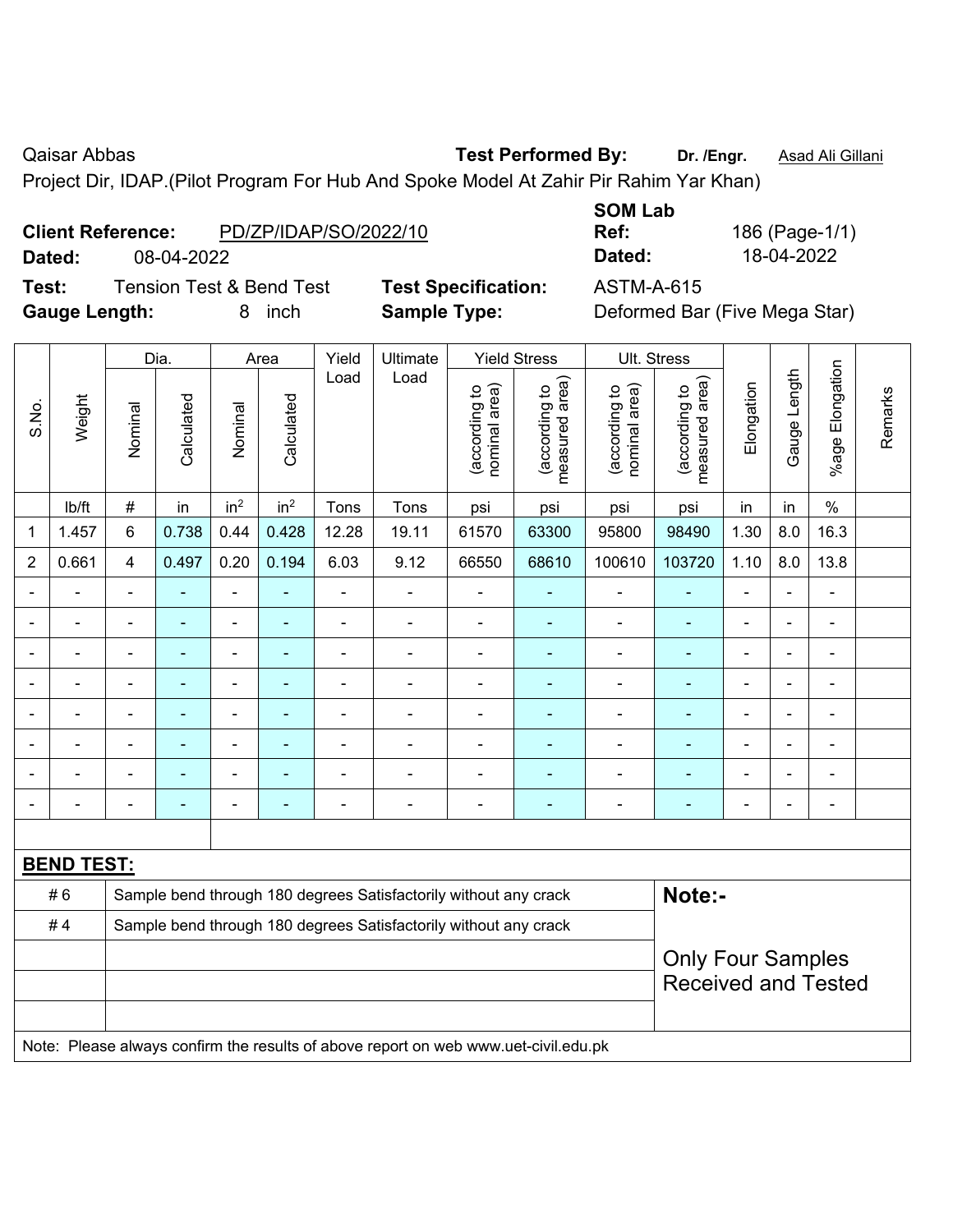Col Tajamal Hussain Riaz ® **Test Performed By: Dr. /Engr.** Asad Ali Gillani

RE ACE Limited.Multan.(Const Of Govt. Officer`s Residence(GOR) In South Punjab Secretariat)

| <b>Client Reference:</b> |                                                   | ACE/RE/GOR/2022/024 |
|--------------------------|---------------------------------------------------|---------------------|
| <b>B</b> - 4 - -1 -      | $\lambda$ $\lambda$ $\lambda$ $\lambda$ $\lambda$ |                     |

**Test:** Tension Test & Bend Test **Test Specification:** ASTM-A-615 **Gauge Length:** 8 inch **Sample Type:** Deformed Bar (FF Steel)

**SOM Lab Ref:** 187 (Page-1/1) **Dated:** 14-04-2022 **Dated:** 18-04-2022

|                          |                   |                                                                            | Dia.       |                 | Area            | Yield          | <b>Ultimate</b>                                                  |                                | <b>Yield Stress</b>             | Ult. Stress                    |                                    |                            |                |                       |         |  |
|--------------------------|-------------------|----------------------------------------------------------------------------|------------|-----------------|-----------------|----------------|------------------------------------------------------------------|--------------------------------|---------------------------------|--------------------------------|------------------------------------|----------------------------|----------------|-----------------------|---------|--|
| S.No.                    | Weight            | Nominal                                                                    | Calculated | Nominal         | Calculated      | Load           | Load                                                             | nominal area)<br>(according to | measured area)<br>(according to | nominal area)<br>(according to | area)<br>(according to<br>measured | Elongation                 | Gauge Length   | Elongation<br>$%$ age | Remarks |  |
|                          | Ib/ft             | $\#$                                                                       | in         | in <sup>2</sup> | in <sup>2</sup> | Tons           | Tons                                                             | psi                            | psi                             | psi                            | psi                                | in                         | in             | $\frac{0}{0}$         |         |  |
| 1                        | 1.472             | $6\phantom{a}$                                                             | 0.743      | 0.44            | 0.433           | 13.83          | 19.78                                                            | 69340                          | 70460                           | 99130                          | 100730                             | 1.20                       | 8.0            | 15.0                  |         |  |
| $\overline{2}$           | 1.472             | 6                                                                          | 0.743      | 0.44            | 0.433           | 13.73          | 19.83                                                            | 68830                          | 69940                           | 99380                          | 100990                             | 1.10                       | 8.0            | 13.8                  |         |  |
| 3                        | 0.657             | $\overline{4}$                                                             | 0.496      | 0.20            | 0.193           | 6.24           | 8.36                                                             | 68800                          | 71290                           | 92180                          | 95520                              | 1.30                       | 8.0            | 16.3                  |         |  |
| 4                        | 0.647             | $\overline{4}$                                                             | 0.492      | 0.20            | 0.190           | 5.86           | 8.05                                                             | 64640                          | 68040                           | 88800                          | 93480                              | 1.20                       | 8.0            | 15.0                  |         |  |
| $\overline{\phantom{a}}$ |                   |                                                                            |            |                 |                 |                |                                                                  |                                |                                 |                                |                                    | $\overline{\phantom{0}}$   |                |                       |         |  |
| $\overline{\phantom{a}}$ |                   | $\blacksquare$                                                             | ۰          | ä,              | $\blacksquare$  | $\blacksquare$ | $\blacksquare$                                                   | $\blacksquare$                 |                                 | $\blacksquare$                 |                                    | $\blacksquare$             | $\blacksquare$ | $\blacksquare$        |         |  |
| $\blacksquare$           |                   |                                                                            | ۰          |                 |                 |                |                                                                  |                                |                                 |                                |                                    |                            | $\blacksquare$ |                       |         |  |
|                          |                   |                                                                            |            |                 |                 |                |                                                                  |                                |                                 |                                |                                    |                            |                |                       |         |  |
| $\blacksquare$           |                   | $\blacksquare$                                                             | ۰          | ۰               |                 |                | $\blacksquare$                                                   | $\blacksquare$                 |                                 | $\blacksquare$                 |                                    | $\overline{\phantom{0}}$   | $\blacksquare$ | $\blacksquare$        |         |  |
|                          |                   |                                                                            |            |                 |                 | $\blacksquare$ |                                                                  | ٠                              |                                 |                                |                                    | $\overline{\phantom{0}}$   | $\blacksquare$ | ÷                     |         |  |
|                          |                   |                                                                            |            |                 |                 |                |                                                                  |                                |                                 |                                |                                    |                            |                |                       |         |  |
|                          | <b>BEND TEST:</b> |                                                                            |            |                 |                 |                |                                                                  |                                |                                 |                                |                                    |                            |                |                       |         |  |
|                          | #6                | Note:-<br>Sample bend through 180 degrees Satisfactorily without any crack |            |                 |                 |                |                                                                  |                                |                                 |                                |                                    |                            |                |                       |         |  |
|                          | #4                |                                                                            |            |                 |                 |                | Sample bend through 180 degrees Satisfactorily without any crack |                                |                                 |                                |                                    |                            |                |                       |         |  |
|                          |                   |                                                                            |            |                 |                 |                |                                                                  |                                |                                 |                                | <b>Only Six Samples</b>            |                            |                |                       |         |  |
|                          |                   |                                                                            |            |                 |                 |                |                                                                  |                                |                                 |                                |                                    | <b>Received and Tested</b> |                |                       |         |  |
|                          |                   |                                                                            |            |                 |                 |                |                                                                  |                                |                                 |                                |                                    |                            |                |                       |         |  |

Note: Please always confirm the results of above report on web www.uet-civil.edu.pk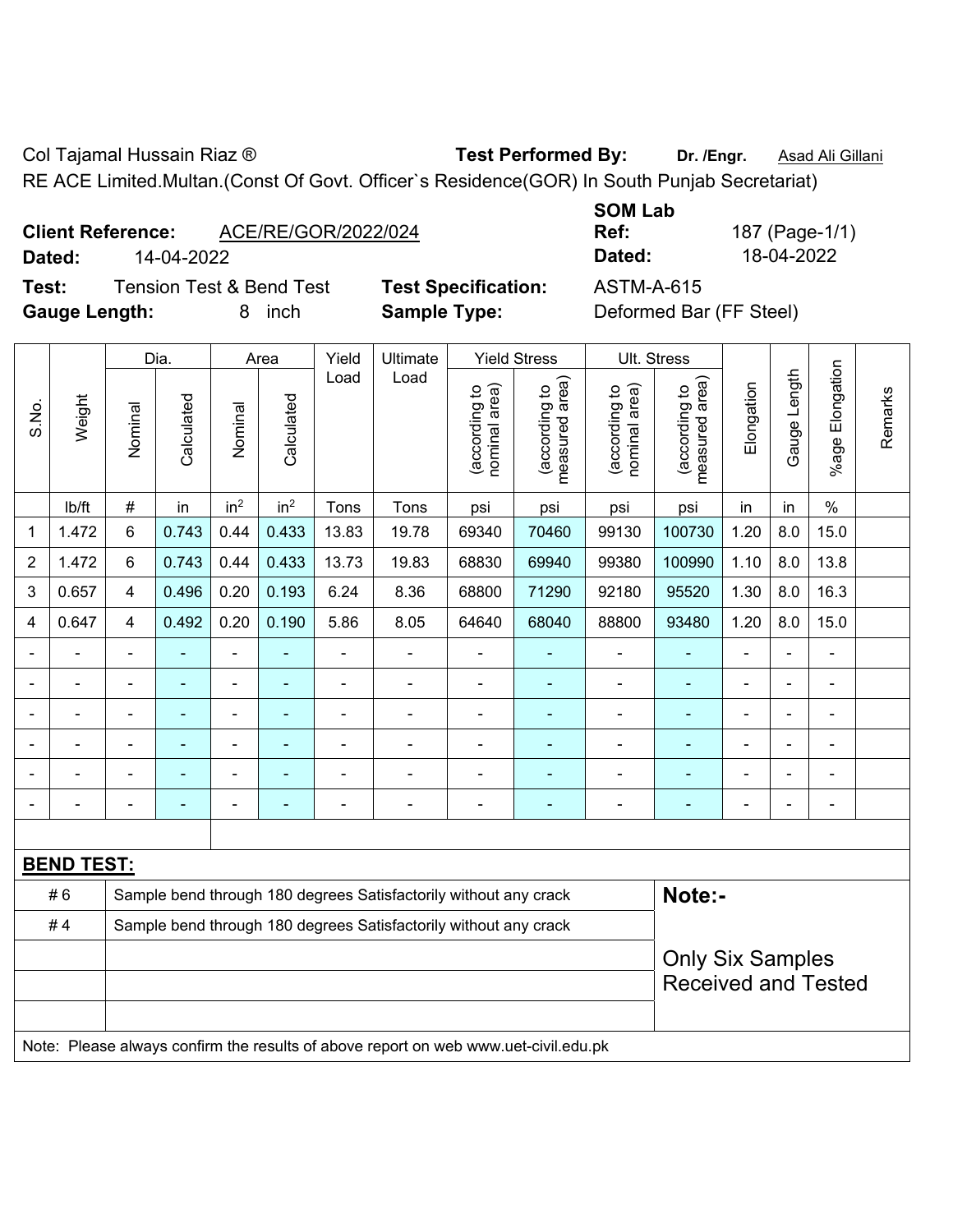Yasir Ahmad **Test Performed By:** Dr. /Engr. **Asad Ali Gillani** Casir Ahmad GM-Works FF Steel Lahore.

**Client Reference:** Nil

**Test:** Tension Test & Bend Test **Test Specification:** ASTM-A-615 **Gauge Length:** 8 inch **Sample Type:** Deformed Bar

**SOM Lab Ref:** 189 (Page-1/1) **Dated:** 15-04-2022 **Dated:** 18-04-2022

|                |                   |                                  | Dia.           |                          | Area            | Yield          | Ultimate                                                                            |                                | <b>Yield Stress</b>             |                                | Ult. Stress                                           |                |                          |                          |         |
|----------------|-------------------|----------------------------------|----------------|--------------------------|-----------------|----------------|-------------------------------------------------------------------------------------|--------------------------------|---------------------------------|--------------------------------|-------------------------------------------------------|----------------|--------------------------|--------------------------|---------|
| S.No.          | Weight            | Nominal                          | Calculated     | Nominal                  | Calculated      | Load           | Load                                                                                | (according to<br>nominal area) | (according to<br>measured area) | (according to<br>nominal area) | (according to<br>measured area)                       | Elongation     | Gauge Length             | Elongation<br>$%$ age I  | Remarks |
|                | lb/ft             | $\#$                             | in             | in <sup>2</sup>          | in <sup>2</sup> | Tons           | Tons                                                                                | psi                            | psi                             | psi                            | psi                                                   | in             | in                       | $\frac{0}{0}$            |         |
| 1              | 1.451             | $\,6$                            | 0.736          | 0.44                     | 0.426           | 13.48          | 18.78                                                                               | 67550                          | 69770                           | 94120                          | 97210                                                 | 1.10           | 8.0                      | 13.8                     |         |
| $\overline{2}$ | 1.455             | 6                                | 0.738          | 0.44                     | 0.428           | 13.46          | 18.76                                                                               | 67450                          | 69340                           | 94020                          | 96650                                                 | 1.00           | 8.0                      | 12.5                     |         |
| $\blacksquare$ | $\blacksquare$    | $\blacksquare$                   | ÷,             | $\blacksquare$           | $\blacksquare$  | $\blacksquare$ | $\blacksquare$                                                                      | $\blacksquare$                 | $\blacksquare$                  | $\blacksquare$                 | $\blacksquare$                                        | $\blacksquare$ | $\blacksquare$           | $\blacksquare$           |         |
| $\blacksquare$ | $\blacksquare$    | $\blacksquare$                   | ÷,             | $\overline{\phantom{a}}$ | $\blacksquare$  | $\blacksquare$ | $\blacksquare$                                                                      | $\overline{\phantom{a}}$       | $\blacksquare$                  | $\blacksquare$                 | $\blacksquare$                                        | $\blacksquare$ | $\overline{\phantom{0}}$ | $\blacksquare$           |         |
| $\blacksquare$ | ä,                | $\blacksquare$                   | ÷,             | $\blacksquare$           | ٠               | $\blacksquare$ | ä,                                                                                  | $\blacksquare$                 | ä,                              | $\blacksquare$                 | $\blacksquare$                                        | $\blacksquare$ | ä,                       | $\blacksquare$           |         |
|                | $\blacksquare$    | $\blacksquare$                   | $\blacksquare$ | $\overline{\phantom{a}}$ | $\blacksquare$  | $\blacksquare$ | ä,                                                                                  | $\overline{\phantom{a}}$       | ٠                               | $\blacksquare$                 | $\blacksquare$                                        | $\blacksquare$ | $\blacksquare$           | $\blacksquare$           |         |
|                |                   | $\blacksquare$                   | $\blacksquare$ | ۰                        |                 | $\blacksquare$ | $\blacksquare$                                                                      | $\blacksquare$                 | ۰                               | $\blacksquare$                 | $\overline{\phantom{a}}$                              | $\blacksquare$ | $\blacksquare$           | $\overline{\phantom{0}}$ |         |
|                | $\blacksquare$    | $\blacksquare$                   | ÷              | $\blacksquare$           | $\blacksquare$  | $\blacksquare$ | $\blacksquare$                                                                      | $\blacksquare$                 | ٠                               | $\blacksquare$                 | $\blacksquare$                                        | $\blacksquare$ | $\blacksquare$           | $\blacksquare$           |         |
|                | $\blacksquare$    | $\blacksquare$                   |                | $\overline{\phantom{a}}$ | ä,              | $\blacksquare$ | $\blacksquare$                                                                      | $\overline{a}$                 | $\blacksquare$                  | $\blacksquare$                 | $\overline{\phantom{a}}$                              | L,             | $\blacksquare$           | $\overline{\phantom{a}}$ |         |
| $\blacksquare$ | $\blacksquare$    | $\blacksquare$                   | $\blacksquare$ | $\overline{\phantom{a}}$ | $\blacksquare$  | $\blacksquare$ | ÷                                                                                   | $\overline{\phantom{a}}$       | $\blacksquare$                  | $\overline{\phantom{a}}$       | $\blacksquare$                                        | $\blacksquare$ | $\blacksquare$           | $\blacksquare$           |         |
|                |                   |                                  |                |                          |                 |                |                                                                                     |                                |                                 |                                |                                                       |                |                          |                          |         |
|                | <b>BEND TEST:</b> |                                  |                |                          |                 |                |                                                                                     |                                |                                 |                                |                                                       |                |                          |                          |         |
|                |                   | Note:-<br>No Bend test performed |                |                          |                 |                |                                                                                     |                                |                                 |                                |                                                       |                |                          |                          |         |
|                |                   |                                  |                |                          |                 |                |                                                                                     |                                |                                 |                                |                                                       |                |                          |                          |         |
|                |                   |                                  |                |                          |                 |                |                                                                                     |                                |                                 |                                | <b>Only Two Samples</b><br><b>Received and Tested</b> |                |                          |                          |         |
|                |                   |                                  |                |                          |                 |                | Note: Please always confirm the results of above report on web www.uet-civil.edu.pk |                                |                                 |                                |                                                       |                |                          |                          |         |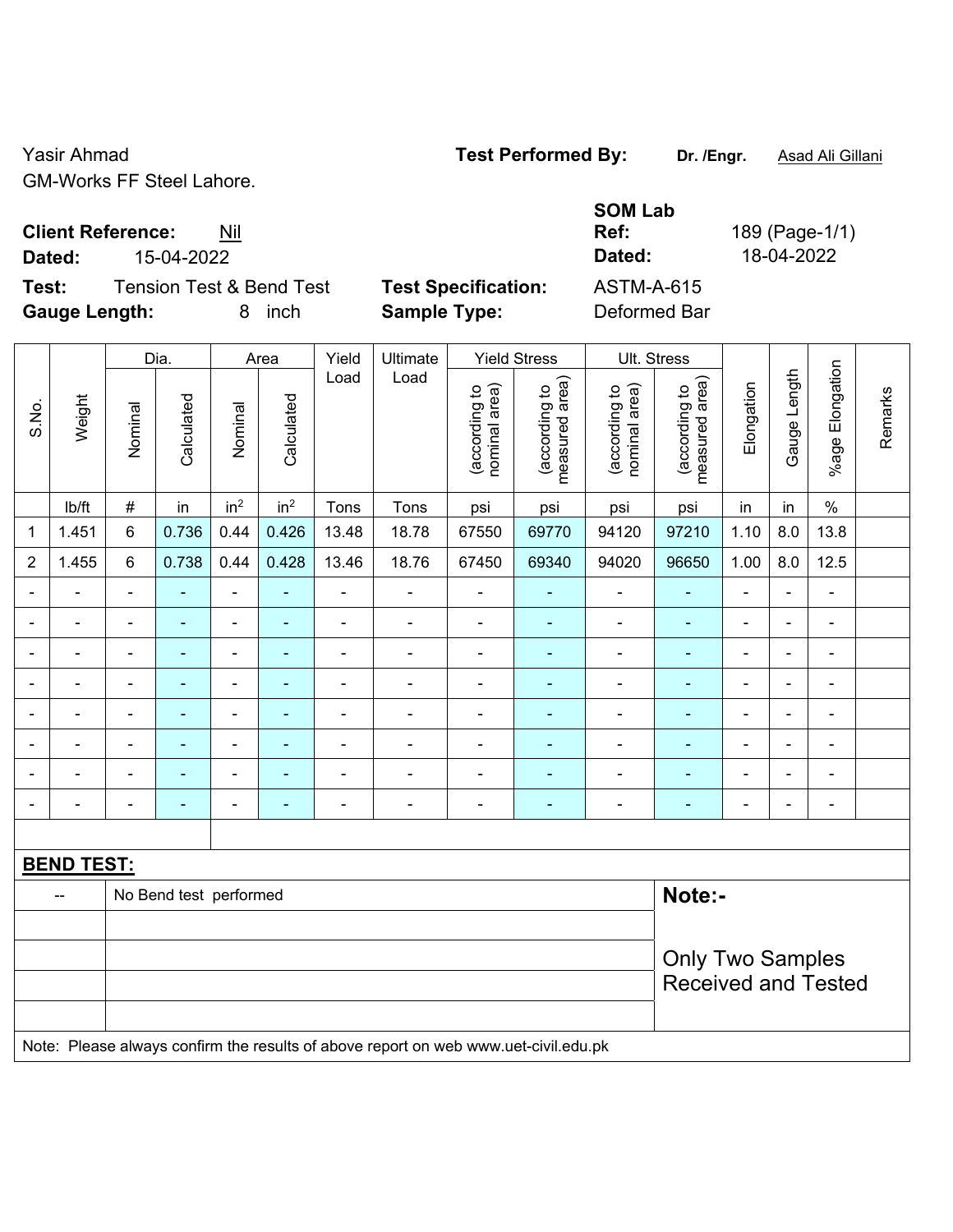Muhammad Adnan Alam RE **Test Performed By: Dr. /Engr.** S Asad Ali Gillani

ACES (Mosque & Adit Staff Residence at Golf Mainten. Facility Of Rumanza Golf Course DHA Multan)

|                      |                          |                          |                            | <b>SUMLAD</b>     |              |
|----------------------|--------------------------|--------------------------|----------------------------|-------------------|--------------|
|                      | <b>Client Reference:</b> | ACES-DHAM-RGC-WBC-20     |                            | Ref:              | 190 (Page-1/ |
| Dated:               | 11-01-2022               |                          |                            | Dated:            | 18-04-2022   |
| Test:                |                          | Tension Test & Bend Test | <b>Test Specification:</b> | <b>ASTM-A-615</b> |              |
| <b>Gauge Length:</b> |                          | <i>inch</i>              | <b>Sample Type:</b>        | Deformed Bar      |              |

**SOM Lab Ref:** 190 (Page-1/1) **Text: Execute 3** 

|                |                          |                                                                            | Dia.           |                 | Area            | Yield          | Ultimate                                                                            |                                | <b>Yield Stress</b>             |                                | Ult. Stress                     |                |                |                          |         |
|----------------|--------------------------|----------------------------------------------------------------------------|----------------|-----------------|-----------------|----------------|-------------------------------------------------------------------------------------|--------------------------------|---------------------------------|--------------------------------|---------------------------------|----------------|----------------|--------------------------|---------|
| S.No.          | Weight                   | Nominal                                                                    | Calculated     | Nominal         | Calculated      | Load           | Load                                                                                | (according to<br>nominal area) | (according to<br>measured area) | (according to<br>nominal area) | measured area)<br>(according to | Elongation     | Gauge Length   | %age Elongation          | Remarks |
|                | lb/ft                    | $\#$                                                                       | in             | in <sup>2</sup> | in <sup>2</sup> | Tons           | Tons                                                                                | psi                            | psi                             | psi                            | psi                             | in             | in             | $\%$                     |         |
| $\mathbf{1}$   | 0.595                    | $\overline{4}$                                                             | 0.472          | 0.20            | 0.175           | 5.78           | 7.97                                                                                | 63740                          | 72840                           | 87910                          | 100460                          | 1.20           | 8.0            | 15.0                     |         |
| $\overline{2}$ | 0.586                    | $\overline{4}$                                                             | 0.468          | 0.20            | 0.172           | 5.73           | 7.97                                                                                | 63180                          | 73460                           | 87910                          | 102210                          | 1.10           | 8.0            | 13.8                     |         |
|                |                          | $\overline{\phantom{0}}$                                                   |                |                 | $\blacksquare$  |                | $\blacksquare$                                                                      | $\blacksquare$                 |                                 | ÷                              |                                 | $\blacksquare$ |                |                          |         |
|                |                          | ÷.                                                                         | L,             | L,              | $\blacksquare$  |                |                                                                                     | $\blacksquare$                 | ä,                              | $\blacksquare$                 | ٠                               | $\blacksquare$ |                | $\blacksquare$           |         |
| $\blacksquare$ | $\overline{a}$           | $\overline{\phantom{0}}$                                                   | ٠              | $\blacksquare$  | ٠               | $\blacksquare$ | $\overline{a}$                                                                      | $\blacksquare$                 | ٠                               | $\blacksquare$                 |                                 | ÷              | $\blacksquare$ | $\overline{a}$           |         |
| $\blacksquare$ | $\blacksquare$           | $\blacksquare$                                                             | ä,             | $\blacksquare$  | ٠               | $\blacksquare$ | $\blacksquare$                                                                      | $\blacksquare$                 | $\blacksquare$                  | $\blacksquare$                 | $\blacksquare$                  | $\blacksquare$ | $\blacksquare$ | $\blacksquare$           |         |
| $\blacksquare$ | $\overline{\phantom{0}}$ | ä,                                                                         | $\blacksquare$ | $\blacksquare$  | ÷,              | $\blacksquare$ | $\blacksquare$                                                                      | $\blacksquare$                 | $\blacksquare$                  | $\blacksquare$                 | $\blacksquare$                  | $\frac{1}{2}$  | $\blacksquare$ | $\blacksquare$           |         |
| $\blacksquare$ | $\blacksquare$           | ÷,                                                                         | $\blacksquare$ | $\blacksquare$  | ÷,              | $\blacksquare$ | $\blacksquare$                                                                      | $\overline{\phantom{a}}$       | ä,                              | $\blacksquare$                 | $\blacksquare$                  | $\blacksquare$ | $\blacksquare$ | $\overline{\phantom{a}}$ |         |
|                |                          |                                                                            | Ē,             |                 | $\blacksquare$  |                | ÷                                                                                   | $\blacksquare$                 |                                 | ÷                              |                                 | ÷              |                | $\blacksquare$           |         |
|                |                          | ۰                                                                          | $\blacksquare$ |                 | ۰               |                | $\blacksquare$                                                                      | $\blacksquare$                 | $\blacksquare$                  | $\blacksquare$                 | $\blacksquare$                  | $\blacksquare$ |                | $\blacksquare$           |         |
|                |                          |                                                                            |                |                 |                 |                |                                                                                     |                                |                                 |                                |                                 |                |                |                          |         |
|                | <b>BEND TEST:</b>        |                                                                            |                |                 |                 |                |                                                                                     |                                |                                 |                                |                                 |                |                |                          |         |
|                | #4                       | Note:-<br>Sample bend through 180 degrees Satisfactorily without any crack |                |                 |                 |                |                                                                                     |                                |                                 |                                |                                 |                |                |                          |         |
|                |                          |                                                                            |                |                 |                 |                |                                                                                     |                                |                                 |                                |                                 |                |                |                          |         |
|                |                          |                                                                            |                |                 |                 |                |                                                                                     |                                |                                 |                                | <b>Only Three Samples</b>       |                |                |                          |         |
|                |                          |                                                                            |                |                 |                 |                |                                                                                     |                                |                                 |                                | <b>Received and Tested</b>      |                |                |                          |         |
|                |                          |                                                                            |                |                 |                 |                |                                                                                     |                                |                                 |                                |                                 |                |                |                          |         |
|                |                          |                                                                            |                |                 |                 |                | Note: Please always confirm the results of above report on web www.uet-civil.edu.pk |                                |                                 |                                |                                 |                |                |                          |         |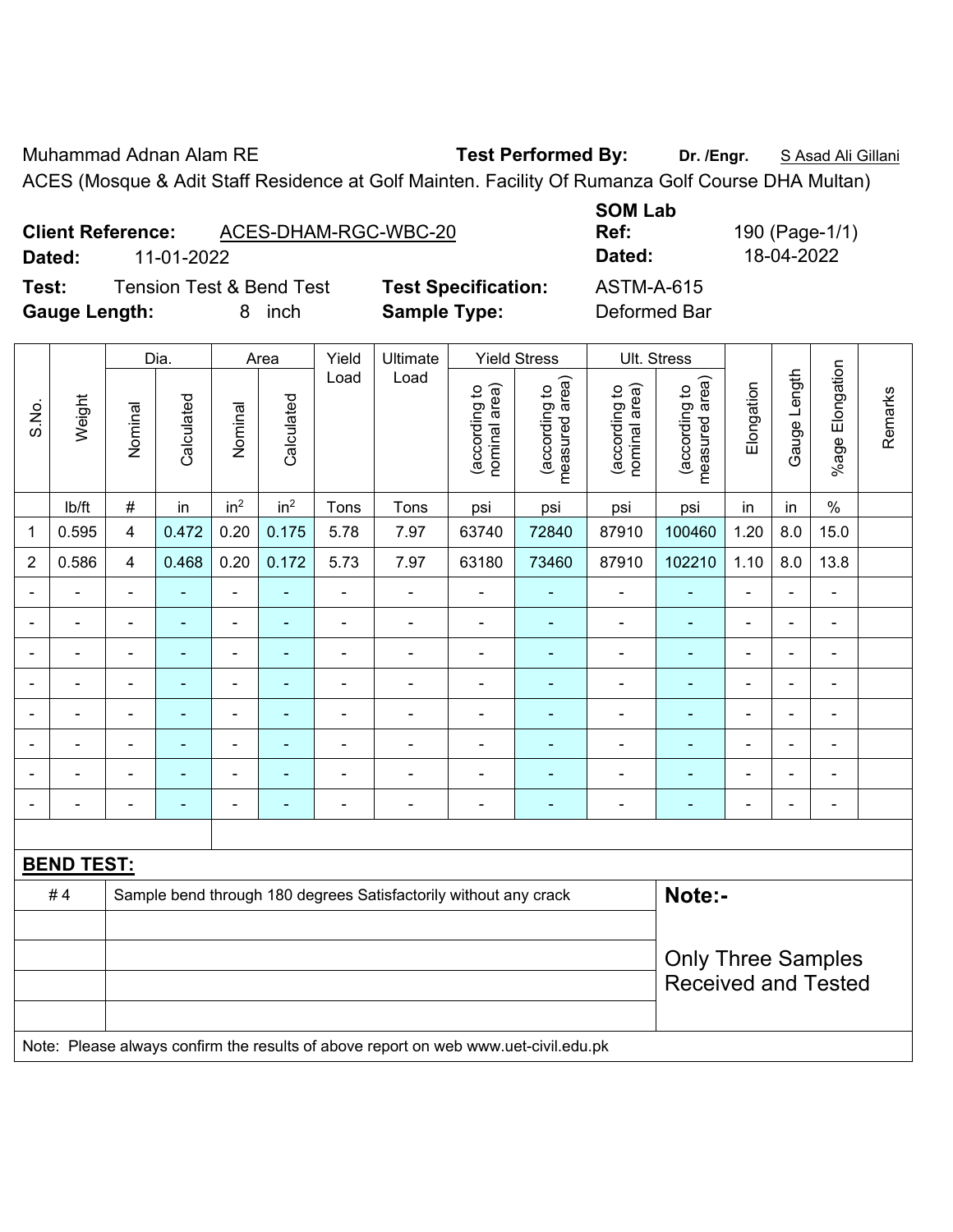### Variant **Test Performed By: Dr. /Engr.** Asad Ali Gillani

Gulberg 2 Lahore.

## **Client Reference:** VA/29/5

**Test:** Tension Test & Bend Test **Test Specification:** ASTM-A-615 **Gauge Length:** 8 inch **Sample Type:** Deformed Bar

**SOM Lab Ref:** 191 (Page-1/1) **Dated:** 18-04-2022 **Dated:** 18-04-2022

|                | Weight                   | Dia.<br>Area   |                | Yield<br>Ultimate |                 | <b>Yield Stress</b> |                                                                                     | Ult. Stress                    |                                 |                                |                                 |                           |                          |                          |         |  |
|----------------|--------------------------|----------------|----------------|-------------------|-----------------|---------------------|-------------------------------------------------------------------------------------|--------------------------------|---------------------------------|--------------------------------|---------------------------------|---------------------------|--------------------------|--------------------------|---------|--|
| S.No.          |                          | Nominal        | Calculated     | Nominal           | Calculated      | Load                | Load                                                                                | nominal area)<br>(according to | (according to<br>measured area) | (according to<br>nominal area) | (according to<br>measured area) | Elongation                | Gauge Length             | %age Elongation          | Remarks |  |
|                | lb/ft                    | $\#$           | in             | in <sup>2</sup>   | in <sup>2</sup> | Tons                | Tons                                                                                | psi                            | psi                             | psi                            | psi                             | in                        | in                       | $\%$                     |         |  |
| 1              | 2.606                    | 8              | 0.988          | 0.79              | 0.766           | 26.81               | 32.79                                                                               | 74850                          | 77190                           | 91550                          | 94420                           | 1.10                      | 8.0                      | 13.8                     |         |  |
| $\overline{2}$ | 2.618                    | 8              | 0.990          | 0.79              | 0.769           | 25.99               | 31.52                                                                               | 72570                          | 74550                           | 87990                          | 90400                           | 1.20                      | 8.0                      | 15.0                     |         |  |
| ÷              | $\overline{\phantom{a}}$ | $\blacksquare$ | ä,             | $\blacksquare$    | $\blacksquare$  | ä,                  | $\overline{\phantom{a}}$                                                            | ÷,                             | ÷,                              | $\blacksquare$                 | $\blacksquare$                  | $\blacksquare$            | $\overline{\phantom{0}}$ | $\blacksquare$           |         |  |
|                | ÷,                       | $\blacksquare$ | $\blacksquare$ | $\blacksquare$    | $\blacksquare$  | $\blacksquare$      | $\qquad \qquad \blacksquare$                                                        | $\blacksquare$                 | ä,                              | ÷,                             | $\blacksquare$                  | $\blacksquare$            | ä,                       | $\overline{\phantom{0}}$ |         |  |
|                | $\blacksquare$           | $\blacksquare$ | $\blacksquare$ | $\blacksquare$    | $\blacksquare$  | $\blacksquare$      | ÷,                                                                                  | $\blacksquare$                 | ä,                              | $\blacksquare$                 | $\blacksquare$                  | $\blacksquare$            | ä,                       | $\blacksquare$           |         |  |
|                | $\blacksquare$           | $\blacksquare$ | ä,             | $\blacksquare$    | ÷,              | ÷,                  | ÷,                                                                                  | $\blacksquare$                 | -                               | ä,                             | ä,                              | ä,                        | ÷.                       | ÷,                       |         |  |
|                |                          |                | ÷              | $\blacksquare$    | ٠               |                     | $\blacksquare$                                                                      | $\blacksquare$                 | $\blacksquare$                  | ÷                              | $\blacksquare$                  | Ē,                        | $\blacksquare$           | ۰                        |         |  |
|                | $\blacksquare$           | $\blacksquare$ | ä,             | $\blacksquare$    | $\blacksquare$  | ä,                  | ÷.                                                                                  | $\blacksquare$                 | ÷                               | $\blacksquare$                 | $\blacksquare$                  | $\blacksquare$            | $\blacksquare$           | ÷,                       |         |  |
|                | ä,                       | L,             | ۰              | $\blacksquare$    | $\blacksquare$  | Ē,                  | -                                                                                   | $\blacksquare$                 | ÷,                              | ÷,                             | ÷,                              | ÷,                        | ÷.                       | ۰                        |         |  |
|                | ÷                        | $\overline{a}$ | $\blacksquare$ | $\blacksquare$    | $\blacksquare$  | ÷,                  | $\frac{1}{2}$                                                                       | $\blacksquare$                 | -                               | ÷,                             | $\blacksquare$                  | $\blacksquare$            |                          | ÷,                       |         |  |
|                |                          |                |                |                   |                 |                     |                                                                                     |                                |                                 |                                |                                 |                           |                          |                          |         |  |
|                | <b>BEND TEST:</b>        |                |                |                   |                 |                     |                                                                                     |                                |                                 |                                |                                 |                           |                          |                          |         |  |
|                | # 8                      |                |                |                   |                 |                     | Sample bend through 180 degrees Satisfactorily without any crack                    |                                | Note:-                          |                                |                                 |                           |                          |                          |         |  |
|                |                          |                |                |                   |                 |                     |                                                                                     |                                |                                 |                                |                                 |                           |                          |                          |         |  |
|                |                          |                |                |                   |                 |                     |                                                                                     |                                |                                 |                                |                                 | <b>Only Three Samples</b> |                          |                          |         |  |
|                |                          |                |                |                   |                 |                     |                                                                                     |                                |                                 |                                | <b>Received and Tested</b>      |                           |                          |                          |         |  |
|                |                          |                |                |                   |                 |                     |                                                                                     |                                |                                 |                                |                                 |                           |                          |                          |         |  |
|                |                          |                |                |                   |                 |                     | Note: Please always confirm the results of above report on web www.uet-civil.edu.pk |                                |                                 |                                |                                 |                           |                          |                          |         |  |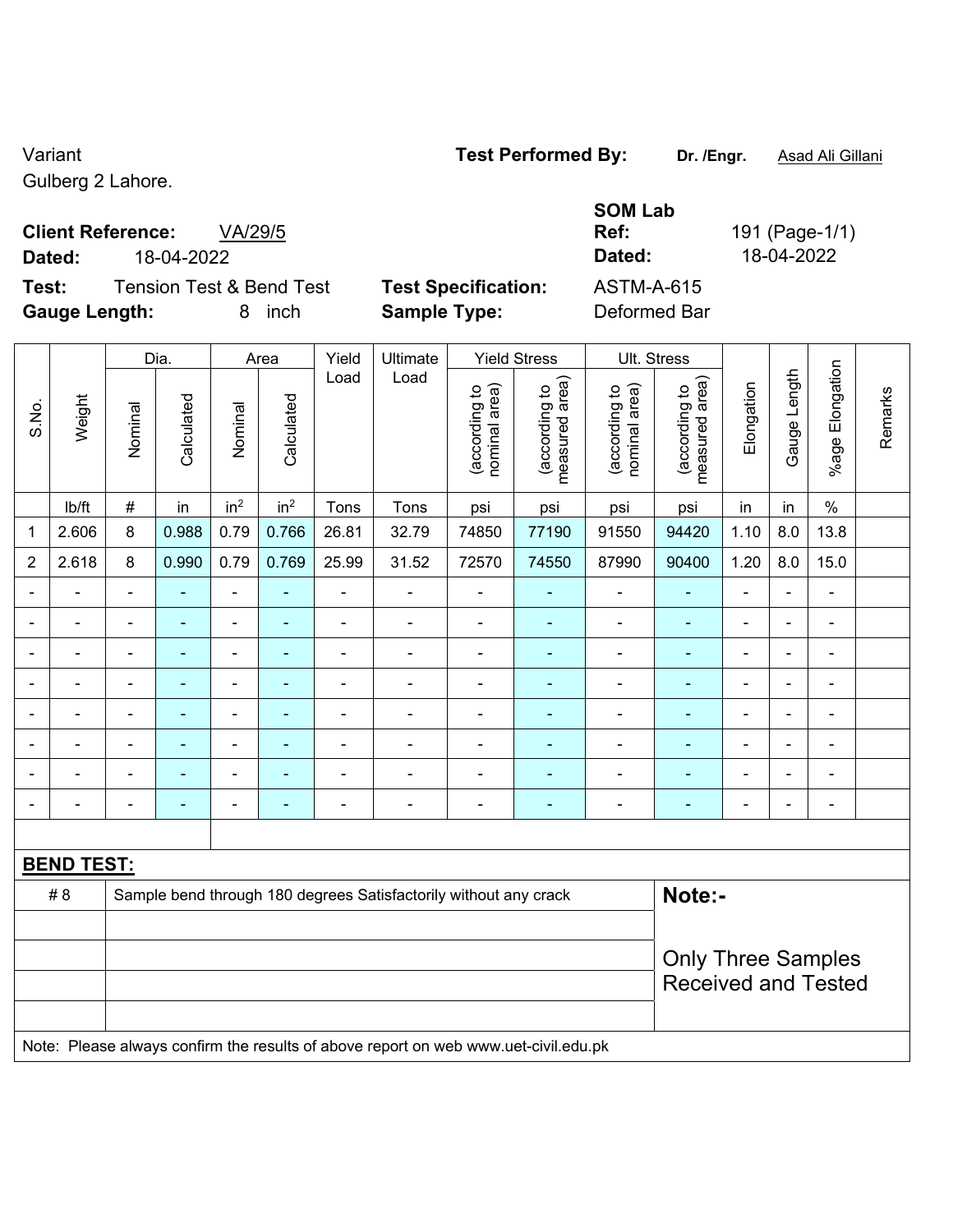State Life Insurance **Test Performed By: Dr. /Engr.** S Asad Ali Gillani

Chief Engineer Employees Co-Operative Housing Society Lahore.

| <b>Client Reference:</b><br>Nil              |                            | <b>SOM Lab</b><br>Ref: | 192 (Page-1/1) |
|----------------------------------------------|----------------------------|------------------------|----------------|
| 18-04-2022<br>Dated:                         |                            | Dated:                 | 18-04-2022     |
| <b>Tension Test &amp; Bend Test</b><br>Test: | <b>Test Specification:</b> | <b>ASTM-A-615</b>      |                |
| <b>Gauge Length:</b><br>inch<br>8            | <b>Sample Type:</b>        | Deformed Bar           |                |

|                | Weight                                                                              | Dia.                    |            | Area            |                          | Yield          | Ultimate                                                         |                                | <b>Yield Stress</b>             |                                | Ult. Stress                     |                |                |                              |         |
|----------------|-------------------------------------------------------------------------------------|-------------------------|------------|-----------------|--------------------------|----------------|------------------------------------------------------------------|--------------------------------|---------------------------------|--------------------------------|---------------------------------|----------------|----------------|------------------------------|---------|
| S.No.          |                                                                                     | Nominal                 | Calculated | Nominal         | Calculated               | Load           | Load                                                             | nominal area)<br>(according to | (according to<br>measured area) | nominal area)<br>(according to | measured area)<br>(according to | Elongation     | Gauge Length   | %age Elongation              | Remarks |
|                | lb/ft                                                                               | #                       | in         | in <sup>2</sup> | in <sup>2</sup>          | Tons           | Tons                                                             | psi                            | psi                             | psi                            | psi                             | in             | in             | $\%$                         |         |
| 1              | 2.652                                                                               | 8                       | 0.996      | 0.79            | 0.779                    | 26.66          | 33.46                                                            | 74420                          | 75470                           | 93400                          | 94720                           | 1.30           | 8.0            | 16.3                         |         |
| $\overline{2}$ | 2.643                                                                               | 8                       | 0.995      | 0.79            | 0.777                    | 27.62          | 34.45                                                            | 77120                          | 78410                           | 96190                          | 97800                           | 1.20           | 8.0            | 15.0                         |         |
| 3              | 1.477                                                                               | 6                       | 0.743      | 0.44            | 0.434                    | 16.11          | 19.90                                                            | 80730                          | 81850                           | 99740                          | 101120                          | 1.30           | 8.0            | 16.3                         |         |
| 4              | 1.477                                                                               | 6                       | 0.743      | 0.44            | 0.434                    | 16.26          | 20.05                                                            | 81500                          | 82620                           | 100500                         | 101890                          | 1.20           | 8.0            | 15.0                         |         |
| 5              | 0.671                                                                               | $\overline{\mathbf{4}}$ | 0.501      | 0.20            | 0.197                    | 7.36           | 8.77                                                             | 81160                          | 82400                           | 96670                          | 98140                           | 1.10           | 8.0            | 13.8                         |         |
| 6              | 0.655                                                                               | $\overline{4}$          | 0.494      | 0.20            | 0.192                    | 6.98           | 8.72                                                             | 77000                          | 80210                           | 96110                          | 100120                          | 1.20           | 8.0            | 15.0                         |         |
|                |                                                                                     |                         |            |                 |                          |                | $\blacksquare$                                                   |                                |                                 |                                |                                 |                |                |                              |         |
|                |                                                                                     |                         |            | $\blacksquare$  |                          |                | $\blacksquare$                                                   | $\blacksquare$                 |                                 |                                |                                 |                |                |                              |         |
|                |                                                                                     |                         |            | $\blacksquare$  |                          | $\blacksquare$ | $\blacksquare$                                                   | $\blacksquare$                 | $\blacksquare$                  | $\blacksquare$                 | ÷                               |                | $\blacksquare$ | $\qquad \qquad \blacksquare$ |         |
|                |                                                                                     | $\blacksquare$          | ٠          | $\blacksquare$  | $\overline{\phantom{0}}$ | $\blacksquare$ | $\blacksquare$                                                   | $\blacksquare$                 | ۰                               | $\blacksquare$                 | $\overline{\phantom{a}}$        | $\blacksquare$ |                | ÷                            |         |
|                |                                                                                     |                         |            |                 |                          |                |                                                                  |                                |                                 |                                |                                 |                |                |                              |         |
|                | <b>BEND TEST:</b>                                                                   |                         |            |                 |                          |                |                                                                  |                                |                                 |                                |                                 |                |                |                              |         |
|                | # 8                                                                                 |                         |            |                 |                          |                | Sample bend through 180 degrees Satisfactorily without any crack |                                |                                 |                                | Note:-                          |                |                |                              |         |
|                | #6                                                                                  |                         |            |                 |                          |                | Sample bend through 180 degrees Satisfactorily without any crack |                                |                                 |                                |                                 |                |                |                              |         |
|                | #4<br>Sample bend through 180 degrees Satisfactorily without any crack              |                         |            |                 |                          |                |                                                                  |                                |                                 |                                | <b>Only Nine Samples</b>        |                |                |                              |         |
|                |                                                                                     |                         |            |                 |                          |                |                                                                  |                                |                                 |                                | <b>Received and Tested</b>      |                |                |                              |         |
|                |                                                                                     |                         |            |                 |                          |                |                                                                  |                                |                                 |                                |                                 |                |                |                              |         |
|                | Note: Please always confirm the results of above report on web www.uet-civil.edu.pk |                         |            |                 |                          |                |                                                                  |                                |                                 |                                |                                 |                |                |                              |         |